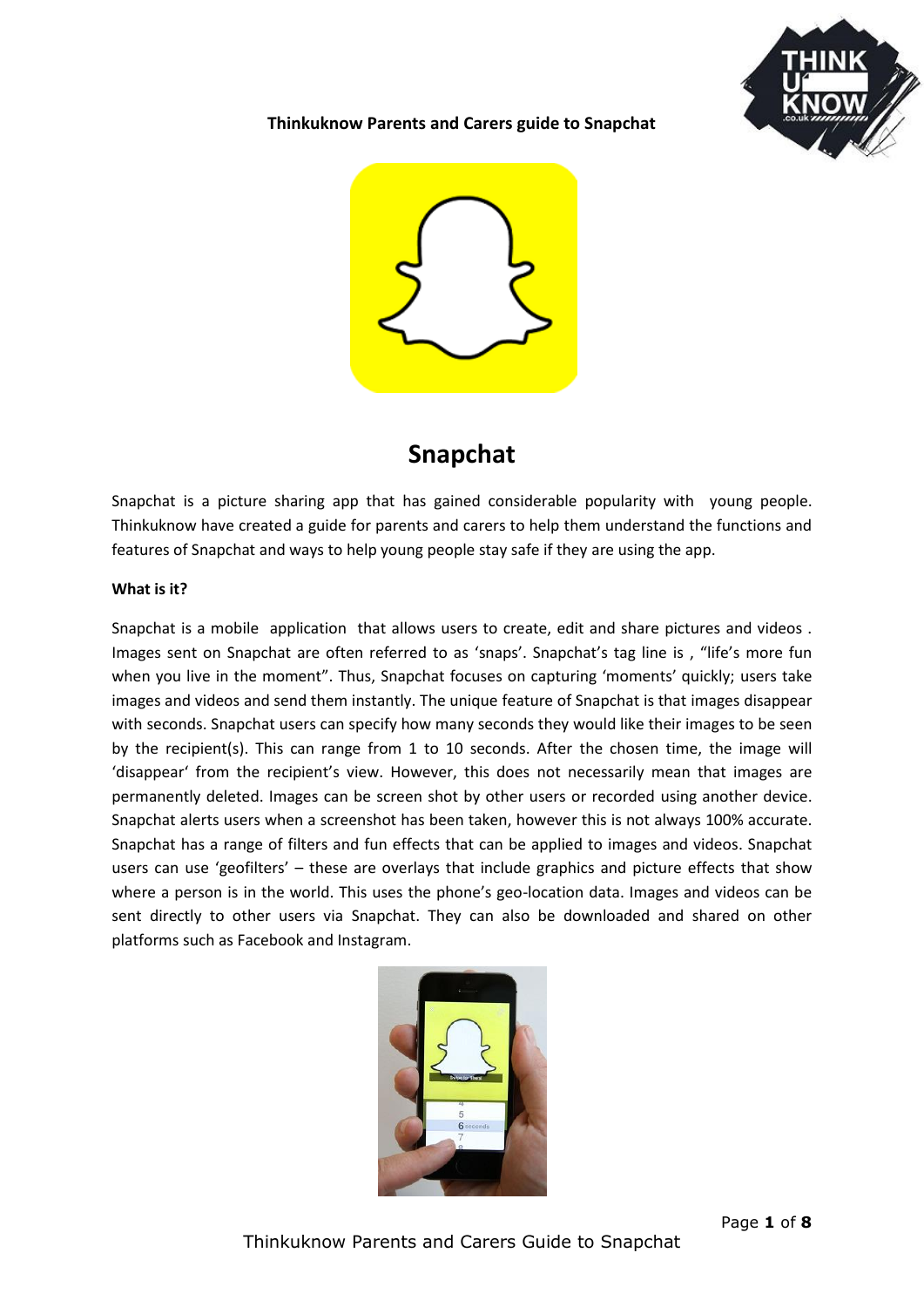## **Friends**

A user can choose to 'add friends' on Snapchat with whom they can send snaps and chat. Friends can be people a user knows in real life or people a user has never met.

Snapchat enables users to access their phone contact list to find contacts who are using Snapchat. Users may also add friends by searching for others users Snapchat Username. Users can also create a 'Snapcode'. This is a code that can be scanned by another user's phone to add them as friends. Snapchat also includes a feature called 'Add Nearby'. This uses geo-location data to find other users in geographic proximity to add as friends. Snapchat do not specify the distance required to be classed as "nearby". On their website, Snapchat state that this feature finds users in the "immediate vicinity". Snapchat also specify that both users must have enabled 'Add Nearby' to be visible to one another. If one user does not activate this setting, they will not be visible when others search 'Add Nearby'. A user can also use the Snapchat 'search' tool to search for names and organisations. This function will usually find celebrities and other popular users.

Snapchat uses the term 'friends' to refer to users that you have chosen to "add".

|                 | <b>Add Username</b> |         |
|-----------------|---------------------|---------|
|                 | $Q$ orlandomagician | X       |
| <b>USERNAME</b> |                     |         |
|                 | orlandomagician     | $+$ Add |
|                 |                     |         |
|                 |                     |         |

When you add a user as a 'friend', you may be able to view *their* Snapchat 'Story'. This is dependent on their privacy settings. A user *you* have added is automatically *your* 'friend' and will be able to send you snaps and view your Story. (Snapchat Stories are discussed in greater detail below). If you have added a user, the information you are able to see from them will depend on their privacy settings.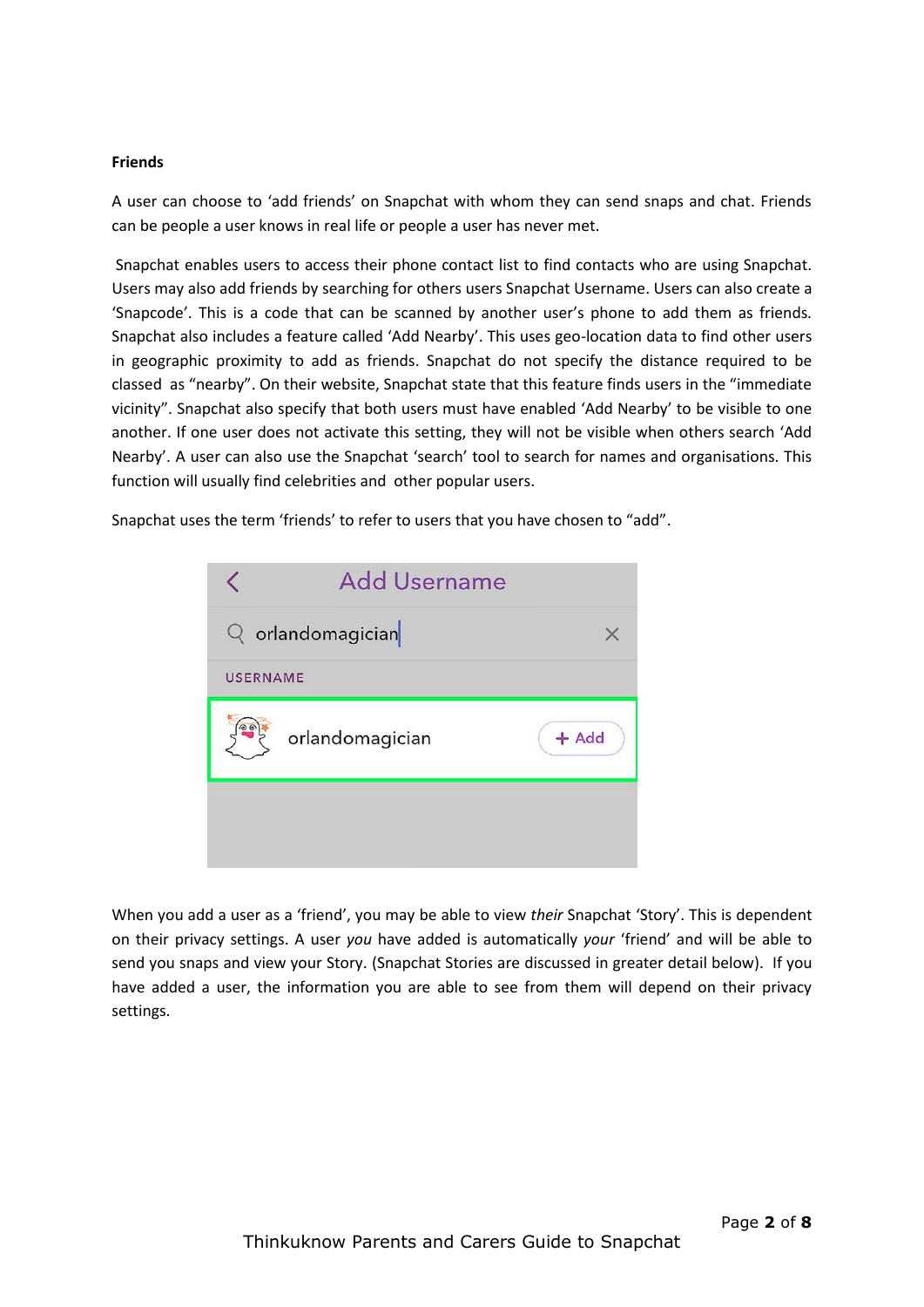| ℗<br>۰                                         | Settings                        |               |            | <b>View My Story</b>             |
|------------------------------------------------|---------------------------------|---------------|------------|----------------------------------|
|                                                | <b>ADDITIONAL SERVICES</b>      |               |            | Who is allowed to view my Story? |
| ٠<br>٠                                         | Manage                          |               | Everyone   |                                  |
| ٠<br>. .                                       | WHO CAN                         |               | My Friends |                                  |
|                                                | Send Me Snaps                   | My Friends >  | Custom     |                                  |
| <b>Team Snapchat</b><br>teamsnapchat   123,623 | View My Story                   | My Friends    |            |                                  |
|                                                | MORE INFORMATION                |               |            |                                  |
| ⊙ Added Me                                     | Support                         | 5             |            |                                  |
| $Q^{\dagger}$ Add Friends                      | Privacy Policy<br>$\mathcal{I}$ |               |            |                                  |
|                                                | Terms of Use                    | $\mathcal{P}$ |            |                                  |
| My Contacts<br>Ħ.                              | <b>ACCOUNT ACTIONS</b>          |               |            |                                  |

- For example, if you add a user and their settings specify that "**Everyone**" can "**View my story**", you will be able to view their story.
- Conversely, if their '**View my Story'** settings were specified as "**My friends**", then only people *they* actively added as friend can see their story.

Images and videos can be sent to a 'group chat' where up to 16 people can be added. All members of the group can send and view pictures; videos and messages at once. Groups are deleted after 24 hours, however, users have the option to save images and videos and chat. Each user in a group can choose to add other Snapchat users to the group. As with similar group messaging apps, a friend may add another user who is not a 'friend'. They will be able to see snaps and chats in the group.

Users can also call and message other users using Snapchat. Sending a message on Snapchat is known as sending a "chat". Chats between two users are deleted once both members of the conversation have left the chat screen. Snapchat does not have a comment thread feature that enables user to comment on specific images or videos as they are being viewed. However, users can send messages to other users directly.

## **Snapchat stories**

Snapchat users can create 'stories'. These are collections of images and videos from a 24 hour time period. Stories can be shared with users who are 'friends' on Snapchat if a user has a 'private' profile. If a profile is not private, any other Snapchat user can view a story. Stories can be viewed an unlimited amount of times by other users and 'disappear' from view after 24 hours. Whilst watching 'friend's' story, a user can send a 'chat' or private message to the person who created the story. This is viewed only by the recipient.

## **Live stories**

Previously known as 'Our Stories', 'Live Stories' allow users to take images and videos and create a story with other Snapchat users based on their geographic location. For example, if a Snapchat user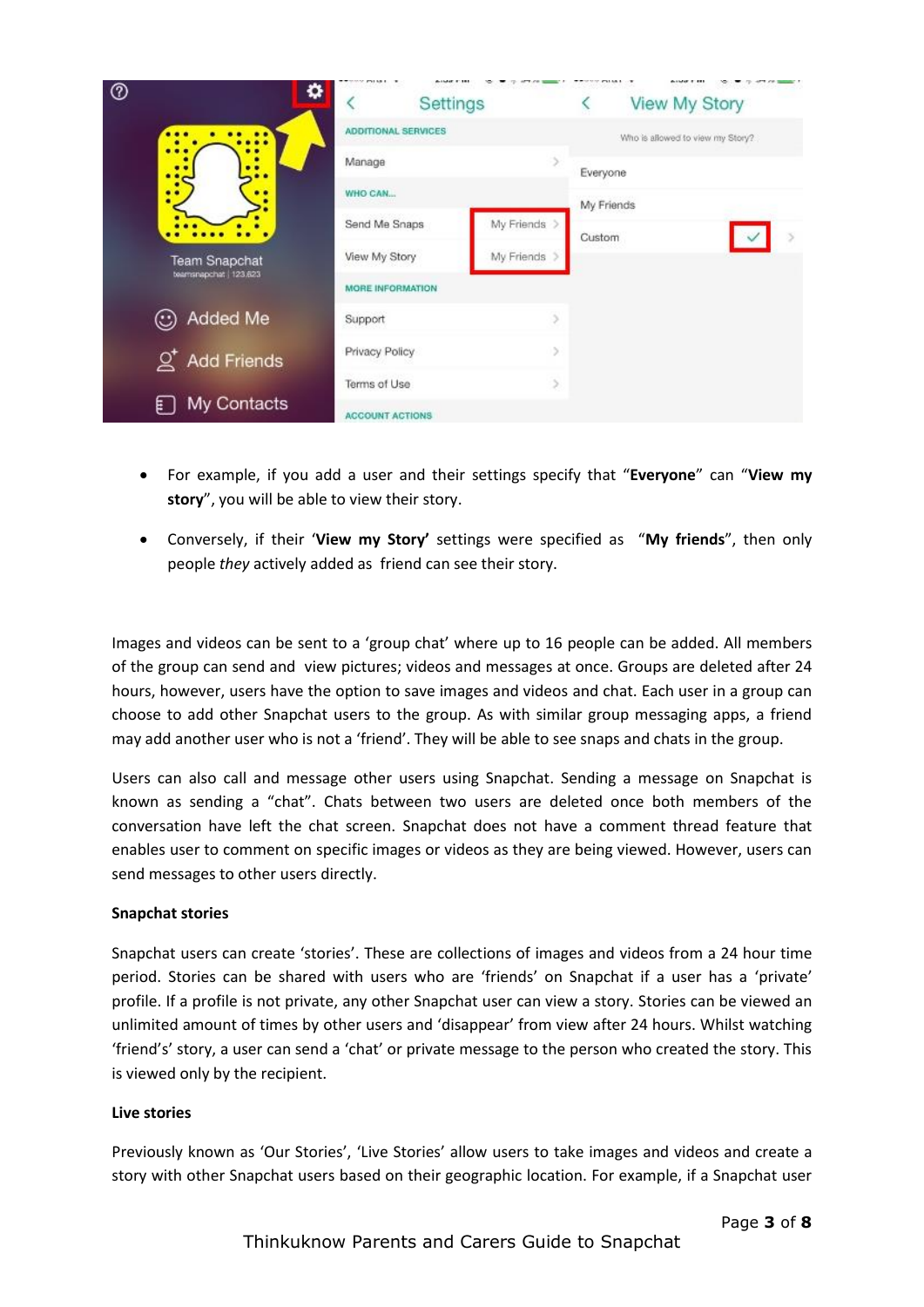is at an event such as a music festival, they can create content that will be added to a collective Snapchat 'story' relating to that event. The story is compiled by Snapchat and can only be created when a user's geo-location is enabled. Stories can be viewed by any Snapchat user even if a contributing user's profile is 'private'.

#### **Snapchat Memories**

Snapchat users can save images and videos to an online space called 'memories'. This is a personal archive available to each user to store their favourite images and videos. This can include snaps users have sent as well as images and videos they may not have sent. Memories can only be accessed and viewed by the account holder. Snapchat allows users to alter settings on their memories page by adding images and videos to a section called 'My Eyes only'. This means that photos are password protected and cannot be viewed on the memory section of a user's app.





#### **How much is it?**

For all phone types, Snapchat is free to download . Snapchat uses an Internet connection using 4G or Wi-Fi to send and receive messages and images. As long as the user hasn't exceeded the data limit or is connected to a free Wi-Fi network, messaging over Snapchat is free. Sending and receiving images is also free.

Companies can pay Snapchat to advertise their products or services.

#### **Does Snapchat have age restrictions?**

Snapchat's Terms of Service state that young people under 13 years old are not able to create an account. Currently there is no age verification in place when signing up to the app. Children under the age of 13 could potentially sign up for an account without their parent's permission and give a false date of birth.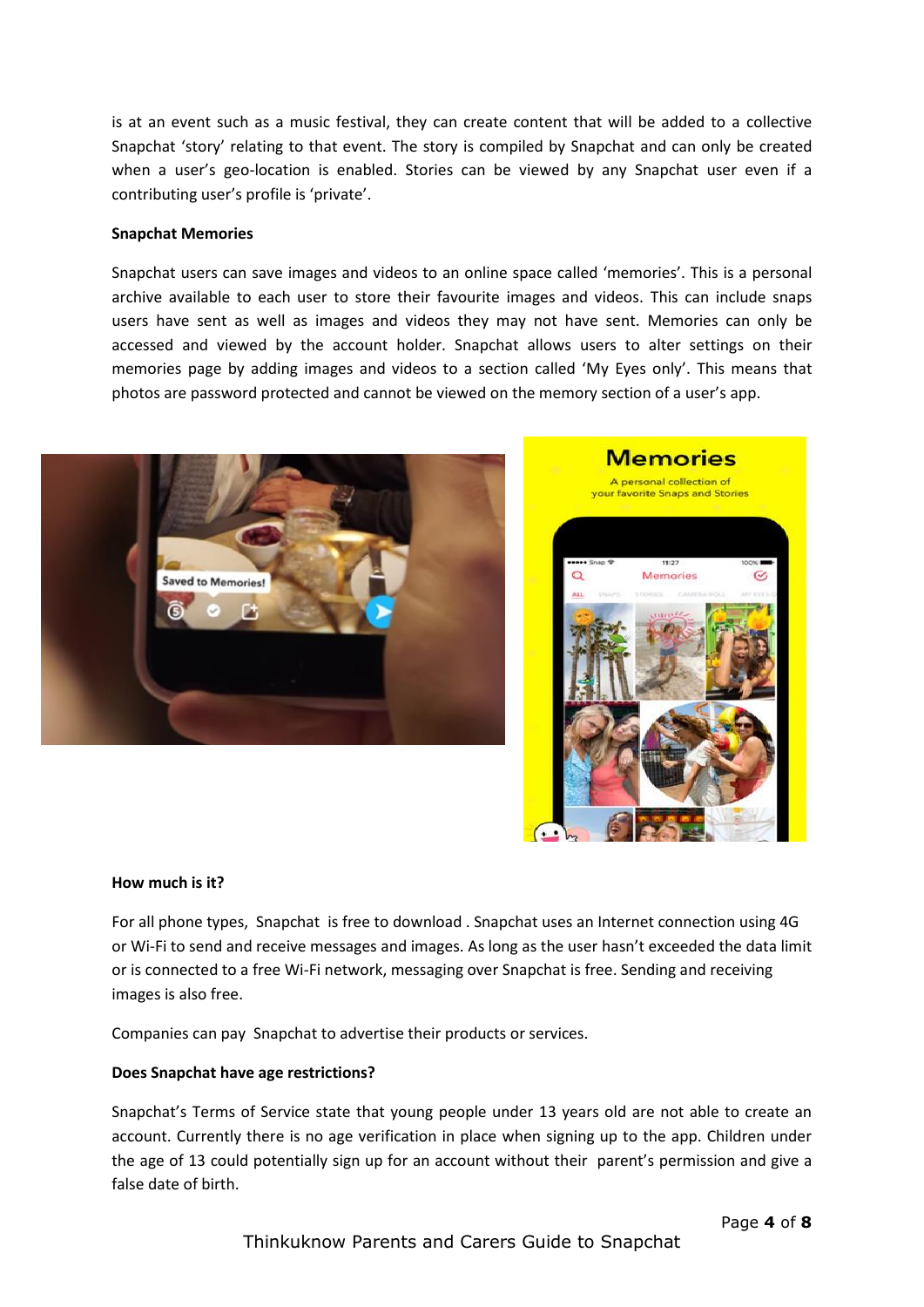Snapchat requires information from all users. This includes their date of birth, email address, username and password. Users can choose to include a profile picture.

## **Should I be concerned about Snapchat?**

The features of Snapchat can present potential risks to young people online. These features include:

- Connecting to other users they do not know
- Linking to other platforms
- Sharing of information and images
- Limited internal moderation

The potential risks of using Snapchat are typical of many social media services. As with all picture sharing social media, there is the possibility of young people viewing inappropriate, sexual or violent imagery that could worry or upset them. In their Community Guidelines, Snapchat specify that sexual or violent imagery is strictly prohibited. However, Snapchat also state that they do not monitor or moderate all content being shared via the app.

Like many other sites and apps, Snapchat is popular for both adults and children and there is concern that strangers can contact young people directly by sending images or messages or requesting to become 'friends'. Be aware that some young people share their Snapchat username on other social media platforms and this allows other users to request to follow them on Snapchat. Users can also add others using their phone number, therefore sharing a mobile number means they may be added on Snapchat.

The ephemeral nature of Snapchat is a fun feature but can mean that young people may be more inclined to take images on impulse that they might later regret. Images and videos can be screen shot or recorded with another device, meaning that they may become permanent.

It can be risky for a child or young person to share their location using apps. Encourage your child to keep their geo-location private by going into their app settings and disabling location for Snapchat.

As with all social media, caution is advised over young people's use of Snapchat. Conversations about what they share and who they talk to is advised as well as conversations about their digital footprint.

# To **block** a friend , follow the steps below:

Blocking another user means they will no longer be able to view your Story, or send you Snaps or Chats.

1. Tap your 'Bitmoji' in the upper left hand corner of the Camera screen which will take you to your Profile screen.

- 2. Tap 'My Friends' on the Profile Screen.
- 3. Tap on their name.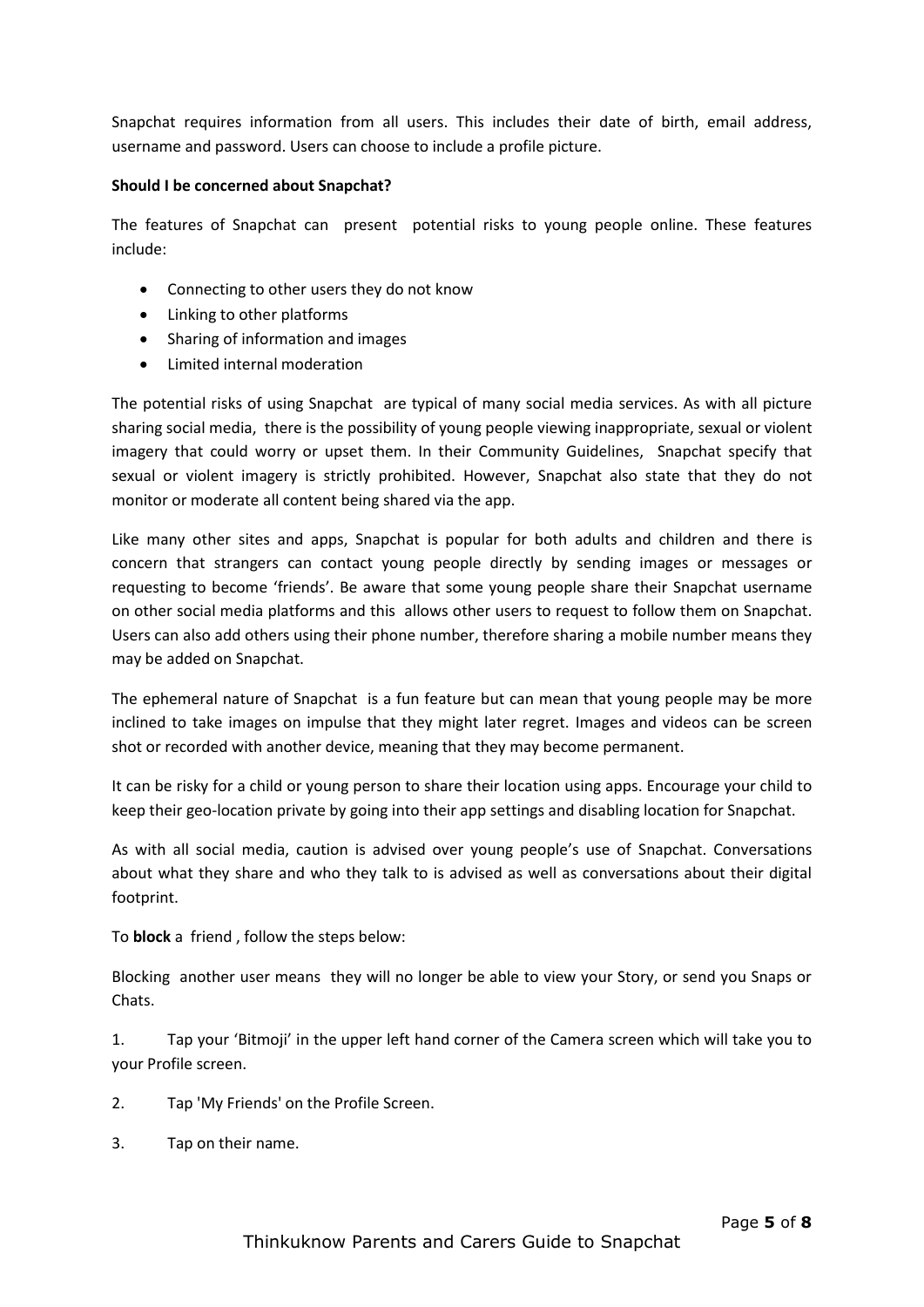4. Tap the  $\bullet\bullet\bullet$  below their name and select 'Block' to prevent them from sending you Snaps, Chats, or from viewing your Story.

## **Making a profile private:**

By default, only 'Friends' that have been added on Snapchat can make direct contact or view a user's Story. This can be changed to a public profile. This is not advisable as it means anyone can view a user's images and videos. We would recommended young people choose a private profile.

If your child has changed their profile to public, here is how to make it private:

Tap  $\ddot{\mathbf{w}}$  in the top right-hand corner of the Profile screen.

- 1. Scroll down to the '**Who Can…**' section and tap an option.
- 2. Choose an option, then tap the back button to save your choice.

## **Options include...**

- **Who Can Contact Me**: Choose who can contact you directly with Snaps, Chats, calls, etc.
- **Who Can View My Story**: Choose who can view your Story. Tap '**Custom**' if you'd like to block specific friends from seeing your Story.

## **Please note:**

- Even if you choose to only be contacted by 'Friends,' anyone you're in a Group with will be able to communicate with you in Group Chat even if they are not on a friends list. To see who's in a Group before you chat or send images, press and hold on the name of the group in the Chat screen.
- If you choose 'Everyone' for 'Who Can Contact Me,' Snapchat users you haven't added will be able to send you Snaps and Chats.
- If you post a Snap to your Story, and then change your settings so only friends can see your Story, others may still be able to see the Snaps you posted before the change.
- Even if Snapchat have not notified you that an image has been screen shot; this may still have occurred. Third party apps have been created that allow users to download software that hide when they have screen shot an image or video.

## **Reporting a user:**

Profiles or content on Snapchat that do not follow its Community Guidelines can be reported directly to Snapchat. Community Guidelines can be found here:

- 1. To report a profile or content go to<https://www.snapchat.com/safety>
- 2. Click on 'Report a safety concern'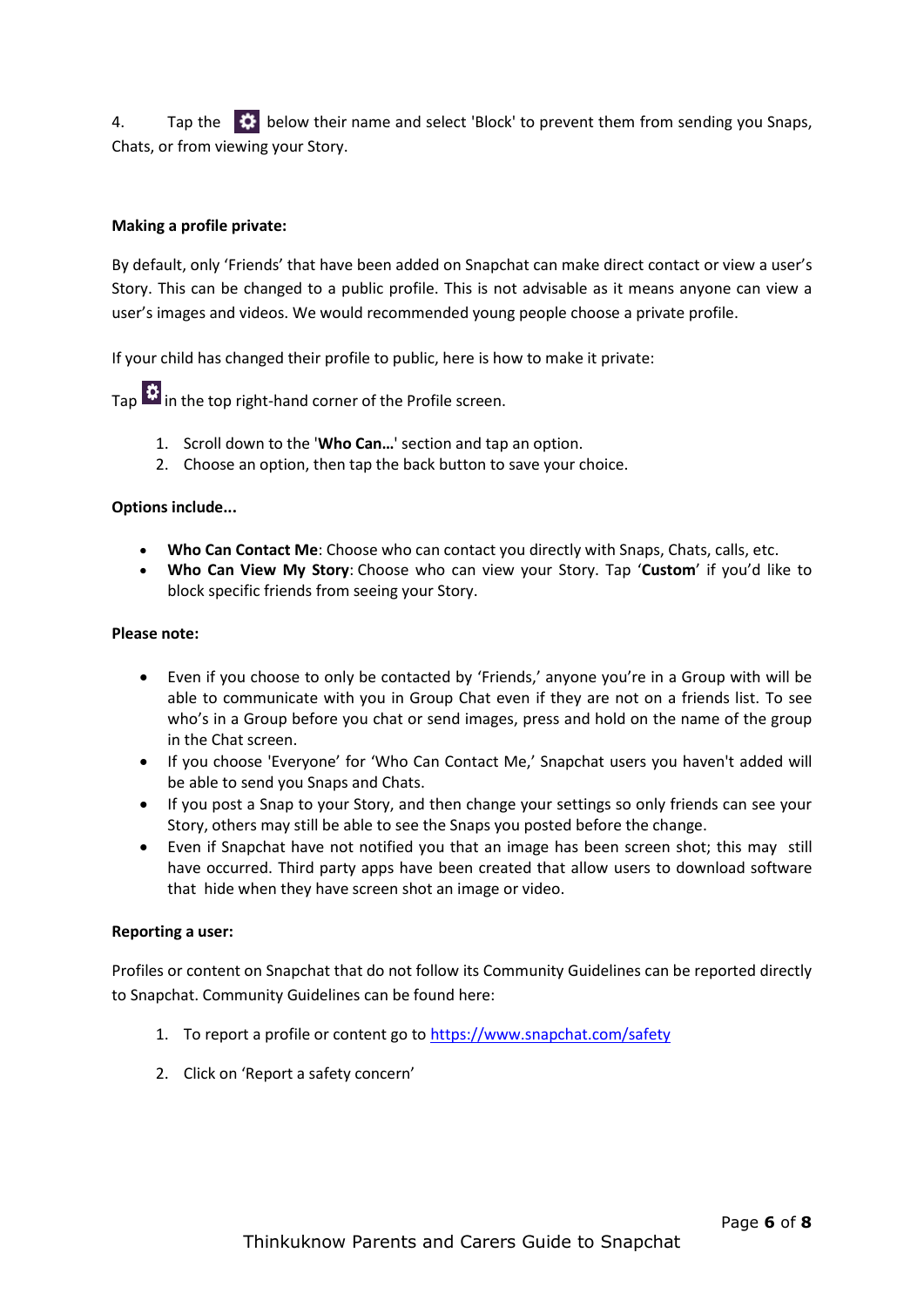| regularly ask us for advice.         | Snapchat is a fast, fun way to share moments with friends and family. Most of our<br>community uses Snapchat every day, so it isn't surprising that parents and teachers                              |
|--------------------------------------|-------------------------------------------------------------------------------------------------------------------------------------------------------------------------------------------------------|
| <b>RESOURCES</b>                     | <b>REPORT A SAFETY CONCERN</b>                                                                                                                                                                        |
| Snapchat Transparency Report         |                                                                                                                                                                                                       |
| Snapchat Law Enforcement Guide       | Together with our safety advisory board, some of the world's leading safety advocates, we have<br>developed guides for staying safe while using Snapchat. Within our safety center parents, teachers, |
| Snapchat Support                     | and Snapchatters can find safety tips, research, and resources.                                                                                                                                       |
| ConnoctSafely                        |                                                                                                                                                                                                       |
| KoopSafe                             | <b>iKeepSafe</b><br>ConnectSafely<br>finant florialisme fitants lilero"                                                                                                                               |
| UK Safer Internet Centre             |                                                                                                                                                                                                       |
| NetSmartz                            | <b>LIGHTER IN THE SHOPLIFTING</b>                                                                                                                                                                     |
| CyberTipline                         | <b>Community Guidelines</b>                                                                                                                                                                           |
|                                      |                                                                                                                                                                                                       |
| National Suicide Prevention Lifeline |                                                                                                                                                                                                       |
| The Trever Project                   |                                                                                                                                                                                                       |

3. Follow the instructions to create a report.

|                            |               | <b>Snapchat Support</b>                                                   |                                                             |
|----------------------------|---------------|---------------------------------------------------------------------------|-------------------------------------------------------------|
|                            |               | Discover tips and tricks, find answers to common questions, and get help! |                                                             |
|                            |               | What can we help you with?                                                | Q                                                           |
| Using Snapchat             | $\mathcal{P}$ | I Need Help                                                               |                                                             |
| Policies & Safety          | У             | What can we help you with?                                                |                                                             |
| My Account & Settings<br>昱 | ≫             | My Snapchat isn't working                                                 | I have a log in issue                                       |
| I Need Help                | v             | Report a safety concern<br>I have feedback                                | I have a Geofilter question<br>I have a Group Chat question |

If you have any concerns about grooming, sexual abuse or exploitation on Snapchat or on any online app or site, Report to CEOP (the National Crime Agency's Child Exploitation and Online Protection Command) at [www.ceop.police.uk/safety-centre.](http://www.ceop.police.uk/safety-centre)

Having regular conversations with your child about their online lives is an important part of keeping them safe online. For information about how to best start these conversations and guidance on other popular apps, visit our Thinkuknow parents and carers website [www.thinkuknow.co.uk/parents.](http://www.thinkuknow.co.uk/parents)